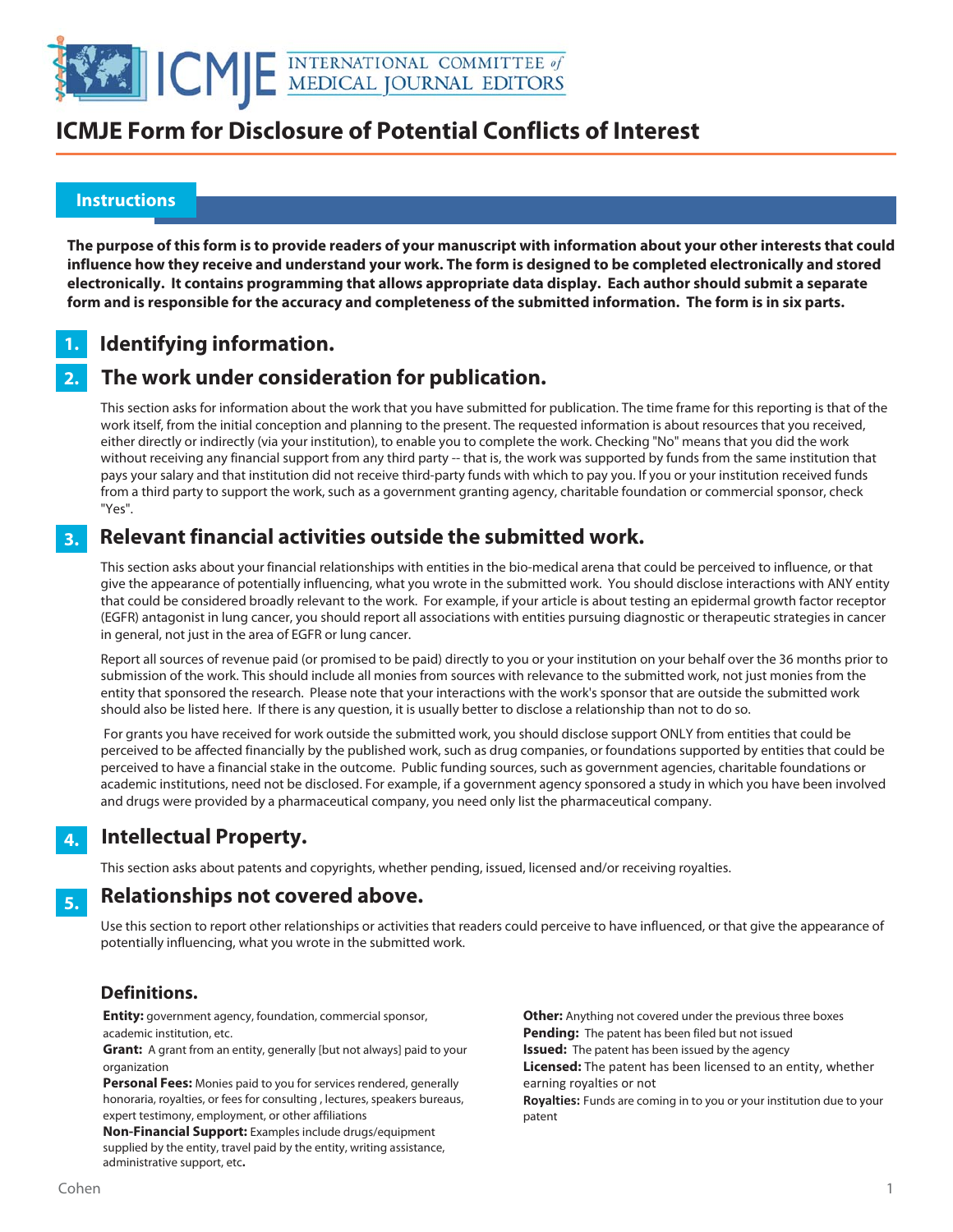

| <b>Section 1.</b>                                        | <b>Identifying Information</b>                    |                                                                           |                          |  |  |  |
|----------------------------------------------------------|---------------------------------------------------|---------------------------------------------------------------------------|--------------------------|--|--|--|
| 1. Given Name (First Name)<br>Eric                       |                                                   | 2. Surname (Last Name)<br>Cohen                                           | 3. Date<br>18-April-2014 |  |  |  |
| $\sqrt{Y}$<br>4. Are you the corresponding author?<br>No |                                                   |                                                                           |                          |  |  |  |
| 5. Manuscript Title                                      |                                                   | Rapid Onset Diffuse Skeletal Fluorosis from Inhalant Abuse: A Case Report |                          |  |  |  |
|                                                          | 6. Manuscript Identifying Number (if you know it) |                                                                           |                          |  |  |  |

### **The Work Under Consideration for Publication**

Did you or your institution **at any time** receive payment or services from a third party (government, commercial, private foundation, etc.) for any aspect of the submitted work (including but not limited to grants, data monitoring board, study design, manuscript preparation, statistical analysis, etc.)?

Are there any relevant conflicts of interest?  $\Box$  Yes  $\Box$  No

## **Relevant financial activities outside the submitted work. Section 3. Relevant financial activities outset**

Place a check in the appropriate boxes in the table to indicate whether you have financial relationships (regardless of amount of compensation) with entities as described in the instructions. Use one line for each entity; add as many lines as you need by clicking the "Add +" box. You should report relationships that were **present during the 36 months prior to publication**.

Are there any relevant conflicts of interest?  $\Box$  Yes  $\Box$  No

## **Intellectual Property -- Patents & Copyrights**

Do you have any patents, whether planned, pending or issued, broadly relevant to the work?  $\vert \ \vert$  Yes  $\vert \sqrt{\vert N}$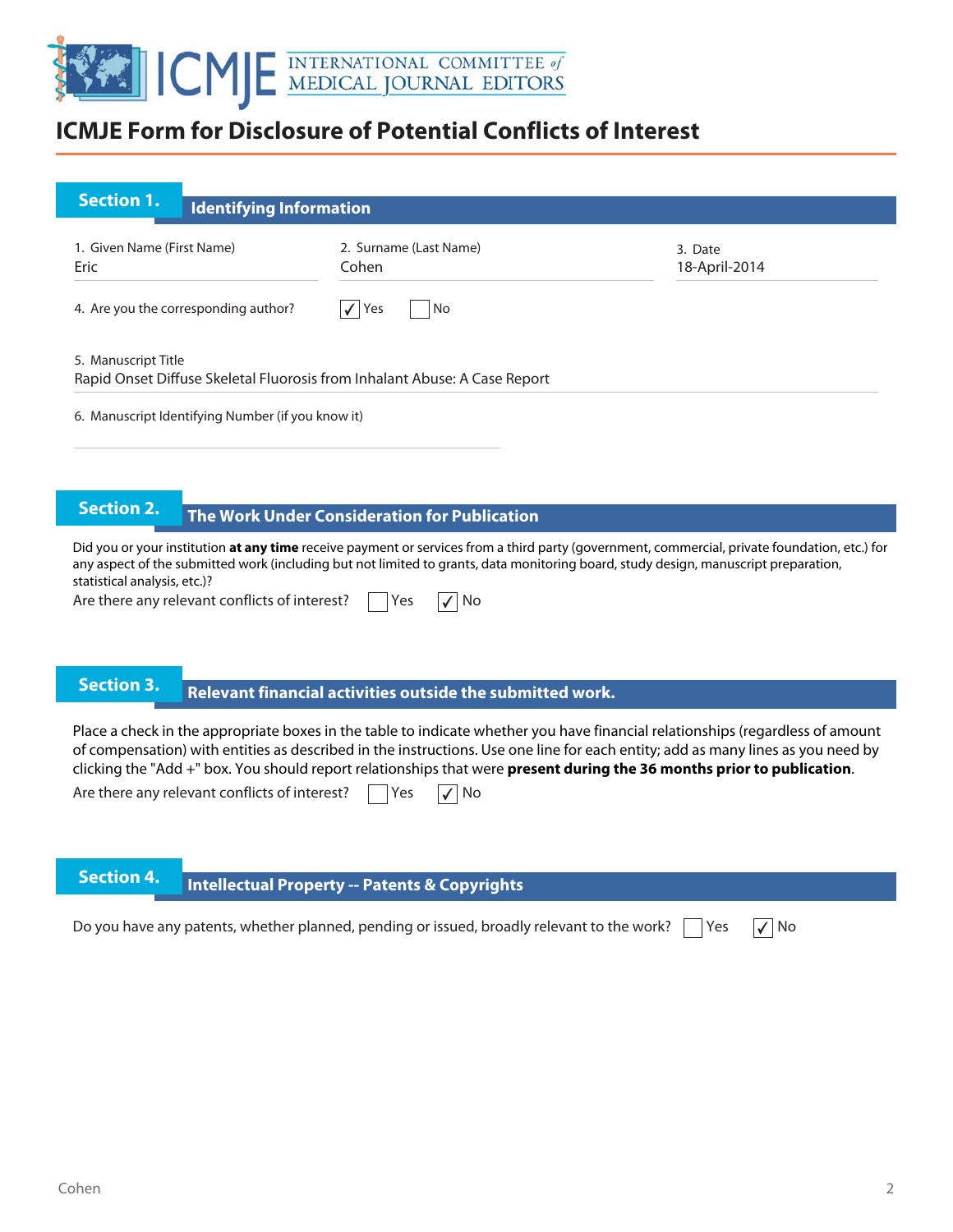

### **Section 5.** Relationships not covered above

Are there other relationships or activities that readers could perceive to have influenced, or that give the appearance of potentially influencing, what you wrote in the submitted work?

Yes, the following relationships/conditions/circumstances are present (explain below):

 $\sqrt{\ }$  No other relationships/conditions/circumstances that present a potential conflict of interest

At the time of manuscript acceptance, journals will ask authors to confirm and, if necessary, update their disclosure statements. On occasion, journals may ask authors to disclose further information about reported relationships.

### **Section 6. Disclosure Statement**

Based on the above disclosures, this form will automatically generate a disclosure statement, which will appear in the box below.

Dr. Cohen has nothing to disclose.

### **Evaluation and Feedback**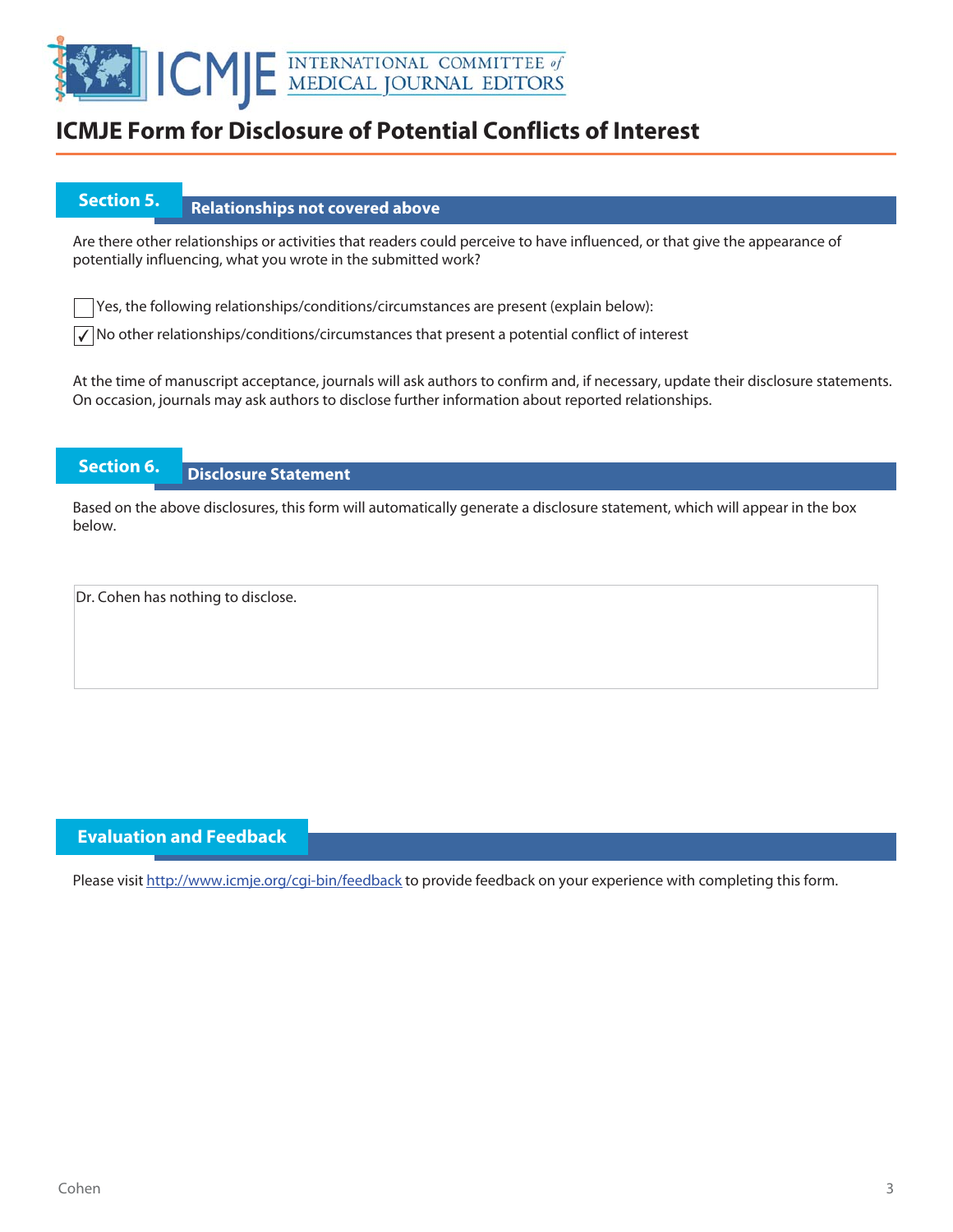

#### **Instructions**

 

> **The purpose of this form is to provide readers of your manuscript with information about your other interests that could influence how they receive and understand your work. The form is designed to be completed electronically and stored electronically. It contains programming that allows appropriate data display. Each author should submit a separate form and is responsible for the accuracy and completeness of the submitted information. The form is in six parts.**

#### **Identifying information. 1.**

#### **The work under consideration for publication. 2.**

This section asks for information about the work that you have submitted for publication. The time frame for this reporting is that of the work itself, from the initial conception and planning to the present. The requested information is about resources that you received, either directly or indirectly (via your institution), to enable you to complete the work. Checking "No" means that you did the work without receiving any financial support from any third party -- that is, the work was supported by funds from the same institution that pays your salary and that institution did not receive third-party funds with which to pay you. If you or your institution received funds from a third party to support the work, such as a government granting agency, charitable foundation or commercial sponsor, check "Yes".

#### **Relevant financial activities outside the submitted work. 3.**

This section asks about your financial relationships with entities in the bio-medical arena that could be perceived to influence, or that give the appearance of potentially influencing, what you wrote in the submitted work. You should disclose interactions with ANY entity that could be considered broadly relevant to the work. For example, if your article is about testing an epidermal growth factor receptor (EGFR) antagonist in lung cancer, you should report all associations with entities pursuing diagnostic or therapeutic strategies in cancer in general, not just in the area of EGFR or lung cancer.

Report all sources of revenue paid (or promised to be paid) directly to you or your institution on your behalf over the 36 months prior to submission of the work. This should include all monies from sources with relevance to the submitted work, not just monies from the entity that sponsored the research. Please note that your interactions with the work's sponsor that are outside the submitted work should also be listed here. If there is any question, it is usually better to disclose a relationship than not to do so.

 For grants you have received for work outside the submitted work, you should disclose support ONLY from entities that could be perceived to be affected financially by the published work, such as drug companies, or foundations supported by entities that could be perceived to have a financial stake in the outcome. Public funding sources, such as government agencies, charitable foundations or academic institutions, need not be disclosed. For example, if a government agency sponsored a study in which you have been involved and drugs were provided by a pharmaceutical company, you need only list the pharmaceutical company.

#### **Intellectual Property. 4.**

This section asks about patents and copyrights, whether pending, issued, licensed and/or receiving royalties.

#### **Relationships not covered above. 5.**

Use this section to report other relationships or activities that readers could perceive to have influenced, or that give the appearance of potentially influencing, what you wrote in the submitted work.

### **Definitions.**

**Entity:** government agency, foundation, commercial sponsor, academic institution, etc.

**Grant:** A grant from an entity, generally [but not always] paid to your organization

**Personal Fees:** Monies paid to you for services rendered, generally honoraria, royalties, or fees for consulting , lectures, speakers bureaus, expert testimony, employment, or other affiliations

**Non-Financial Support:** Examples include drugs/equipment supplied by the entity, travel paid by the entity, writing assistance, administrative support, etc**.**

**Other:** Anything not covered under the previous three boxes **Pending:** The patent has been filed but not issued **Issued:** The patent has been issued by the agency **Licensed:** The patent has been licensed to an entity, whether earning royalties or not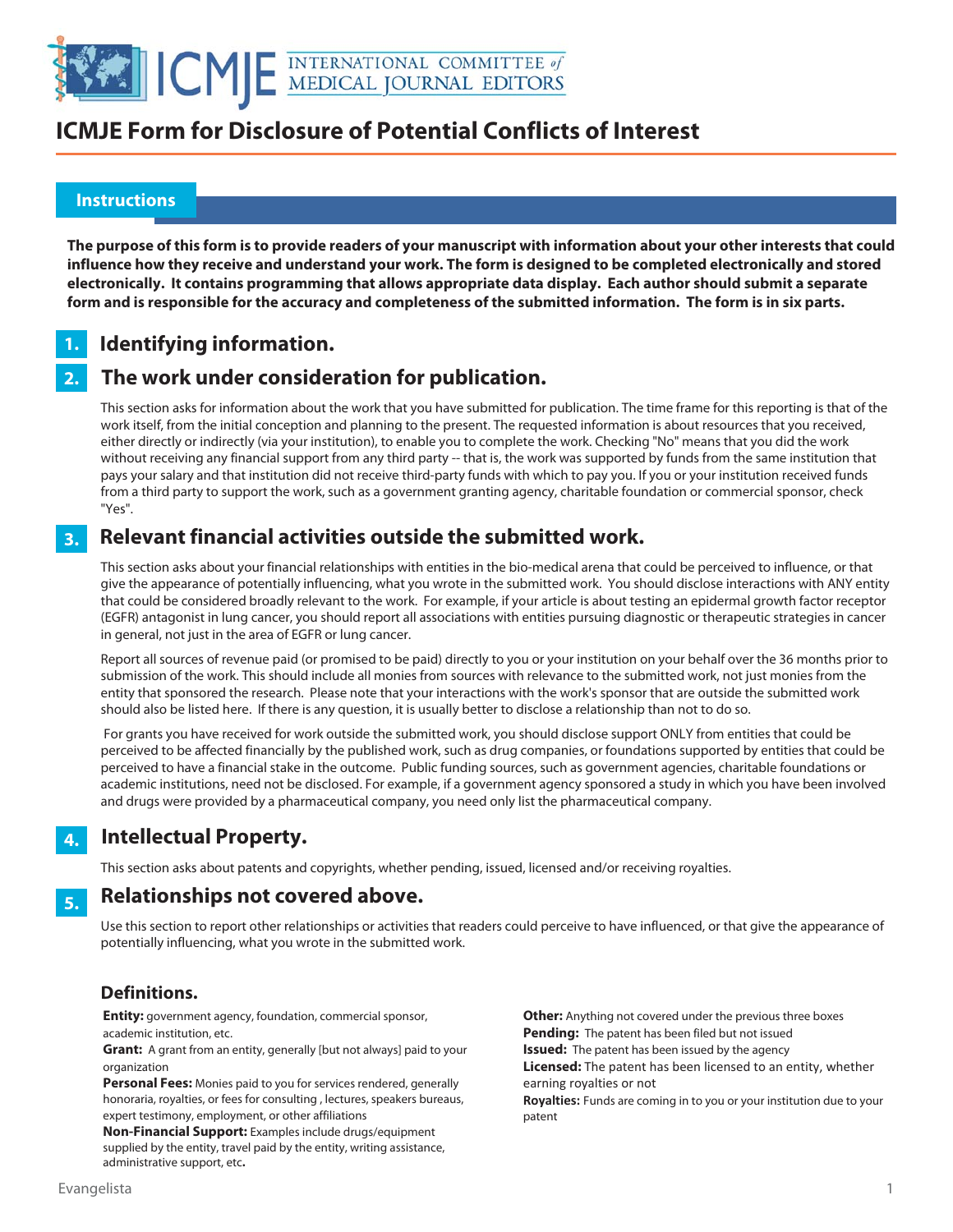

| <b>Section 1.</b>                                                  | <b>Identifying Information</b>                    |                                                                           |                                            |  |  |
|--------------------------------------------------------------------|---------------------------------------------------|---------------------------------------------------------------------------|--------------------------------------------|--|--|
| 1. Given Name (First Name)<br>Peter                                |                                                   | 2. Surname (Last Name)<br>Evangelista                                     | 3. Date<br>02-June-2014                    |  |  |
| 4. Are you the corresponding author?<br> No<br>Yes<br>$\checkmark$ |                                                   |                                                                           | Corresponding Author's Name<br>Cohen, Eric |  |  |
| 5. Manuscript Title                                                |                                                   | Rapid Onset Diffuse Skeletal Fluorosis from Inhalant Abuse: A Case Report |                                            |  |  |
| CC-D-14-00085                                                      | 6. Manuscript Identifying Number (if you know it) |                                                                           |                                            |  |  |

**The Work Under Consideration for Publication** 

Did you or your institution **at any time** receive payment or services from a third party (government, commercial, private foundation, etc.) for any aspect of the submitted work (including but not limited to grants, data monitoring board, study design, manuscript preparation, statistical analysis, etc.)?

Are there any relevant conflicts of interest?  $\Box$  Yes  $\Box$  No

## **Relevant financial activities outside the submitted work. Section 3. Relevant financial activities outset**

Place a check in the appropriate boxes in the table to indicate whether you have financial relationships (regardless of amount of compensation) with entities as described in the instructions. Use one line for each entity; add as many lines as you need by clicking the "Add +" box. You should report relationships that were **present during the 36 months prior to publication**.

Are there any relevant conflicts of interest?  $\sqrt{\ }$  Yes  $\Box$  No

If yes, please fill out the appropriate information below.

| <b>Name of Entity</b> | Fees <sup>:</sup> | Grant? Personal Non-Financial Other? Comments<br>Support <sup>5</sup> |            |  |
|-----------------------|-------------------|-----------------------------------------------------------------------|------------|--|
| Wright Medical Group  |                   |                                                                       | Consultant |  |

# **Intellectual Property -- Patents & Copyrights** Do you have any patents, whether planned, pending or issued, broadly relevant to the work?  $\Box$  Yes  $\Box$  No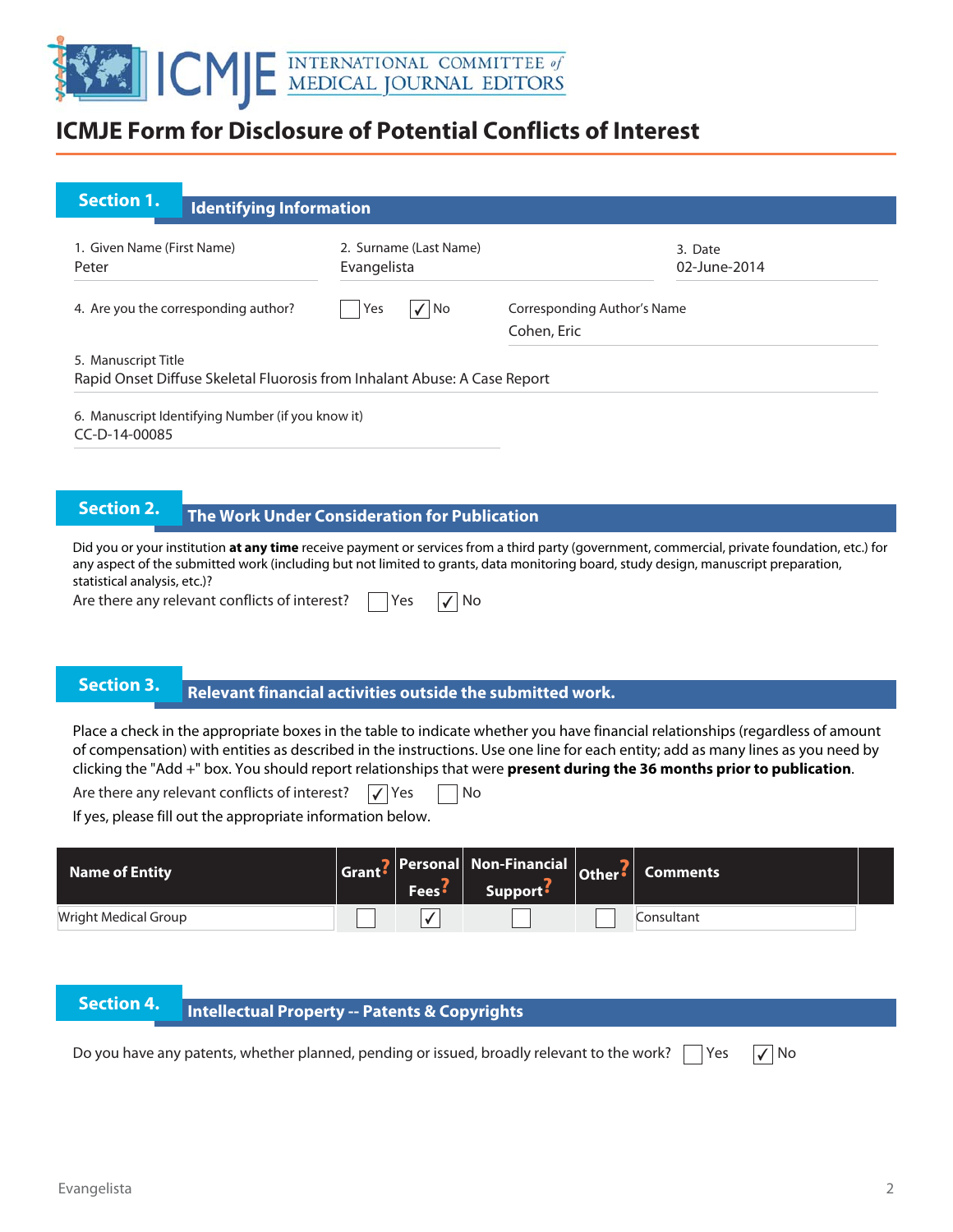

### **Section 5.** Relationships not covered above

Are there other relationships or activities that readers could perceive to have influenced, or that give the appearance of potentially influencing, what you wrote in the submitted work?

Yes, the following relationships/conditions/circumstances are present (explain below):

 $\sqrt{\ }$  No other relationships/conditions/circumstances that present a potential conflict of interest

At the time of manuscript acceptance, journals will ask authors to confirm and, if necessary, update their disclosure statements. On occasion, journals may ask authors to disclose further information about reported relationships.

### **Section 6. Disclosure Statement**

Based on the above disclosures, this form will automatically generate a disclosure statement, which will appear in the box below.

Dr. Evangelista reports personal fees from Wright Medical Group, outside the submitted work; .

### **Evaluation and Feedback**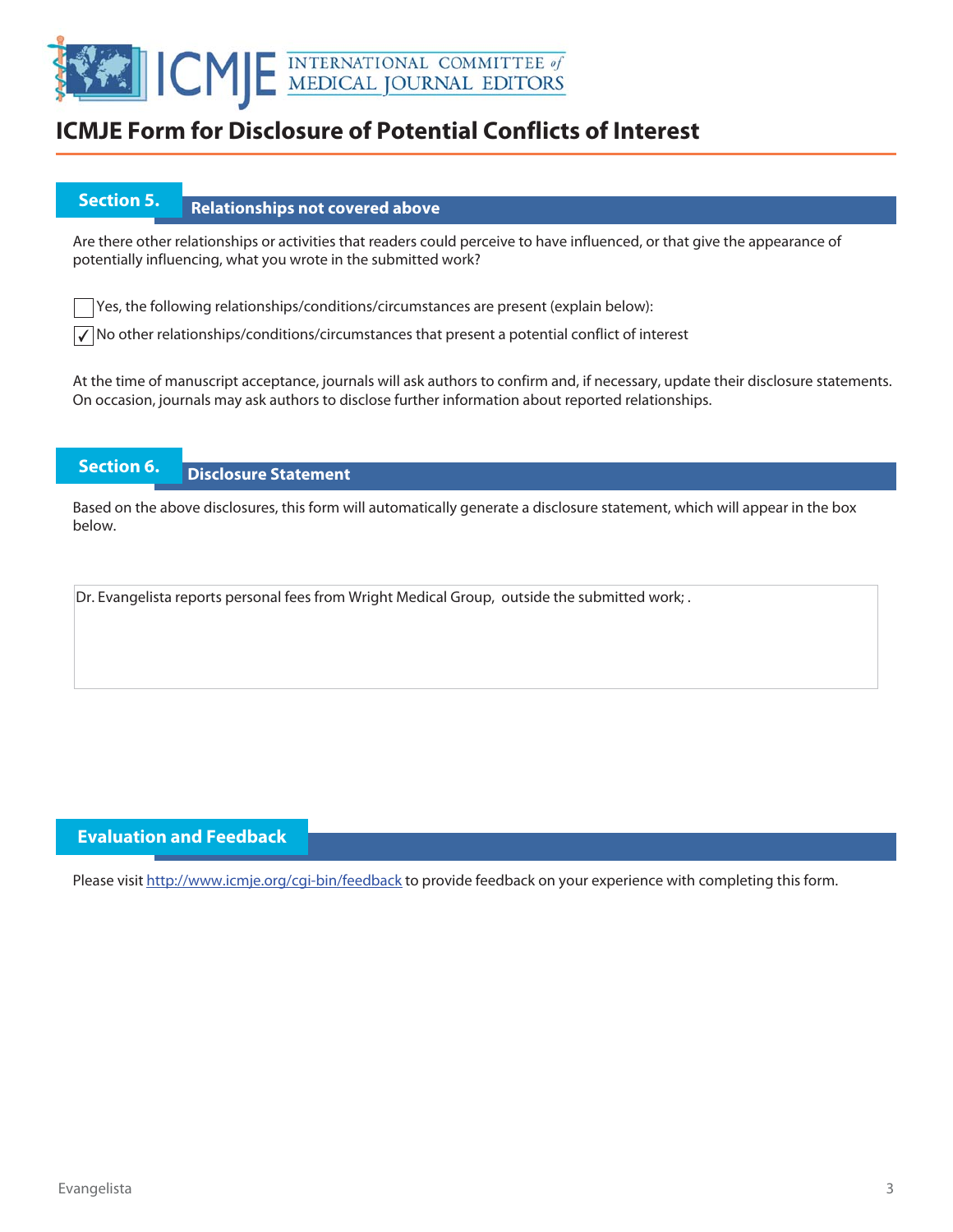

#### **Instructions**

 

> **The purpose of this form is to provide readers of your manuscript with information about your other interests that could influence how they receive and understand your work. The form is designed to be completed electronically and stored electronically. It contains programming that allows appropriate data display. Each author should submit a separate form and is responsible for the accuracy and completeness of the submitted information. The form is in six parts.**

#### **Identifying information. 1.**

#### **The work under consideration for publication. 2.**

This section asks for information about the work that you have submitted for publication. The time frame for this reporting is that of the work itself, from the initial conception and planning to the present. The requested information is about resources that you received, either directly or indirectly (via your institution), to enable you to complete the work. Checking "No" means that you did the work without receiving any financial support from any third party -- that is, the work was supported by funds from the same institution that pays your salary and that institution did not receive third-party funds with which to pay you. If you or your institution received funds from a third party to support the work, such as a government granting agency, charitable foundation or commercial sponsor, check "Yes".

#### **Relevant financial activities outside the submitted work. 3.**

This section asks about your financial relationships with entities in the bio-medical arena that could be perceived to influence, or that give the appearance of potentially influencing, what you wrote in the submitted work. You should disclose interactions with ANY entity that could be considered broadly relevant to the work. For example, if your article is about testing an epidermal growth factor receptor (EGFR) antagonist in lung cancer, you should report all associations with entities pursuing diagnostic or therapeutic strategies in cancer in general, not just in the area of EGFR or lung cancer.

Report all sources of revenue paid (or promised to be paid) directly to you or your institution on your behalf over the 36 months prior to submission of the work. This should include all monies from sources with relevance to the submitted work, not just monies from the entity that sponsored the research. Please note that your interactions with the work's sponsor that are outside the submitted work should also be listed here. If there is any question, it is usually better to disclose a relationship than not to do so.

 For grants you have received for work outside the submitted work, you should disclose support ONLY from entities that could be perceived to be affected financially by the published work, such as drug companies, or foundations supported by entities that could be perceived to have a financial stake in the outcome. Public funding sources, such as government agencies, charitable foundations or academic institutions, need not be disclosed. For example, if a government agency sponsored a study in which you have been involved and drugs were provided by a pharmaceutical company, you need only list the pharmaceutical company.

#### **Intellectual Property. 4.**

This section asks about patents and copyrights, whether pending, issued, licensed and/or receiving royalties.

#### **Relationships not covered above. 5.**

Use this section to report other relationships or activities that readers could perceive to have influenced, or that give the appearance of potentially influencing, what you wrote in the submitted work.

### **Definitions.**

**Entity:** government agency, foundation, commercial sponsor, academic institution, etc.

**Grant:** A grant from an entity, generally [but not always] paid to your organization

**Personal Fees:** Monies paid to you for services rendered, generally honoraria, royalties, or fees for consulting , lectures, speakers bureaus, expert testimony, employment, or other affiliations

**Non-Financial Support:** Examples include drugs/equipment supplied by the entity, travel paid by the entity, writing assistance, administrative support, etc**.**

**Other:** Anything not covered under the previous three boxes **Pending:** The patent has been filed but not issued **Issued:** The patent has been issued by the agency **Licensed:** The patent has been licensed to an entity, whether earning royalties or not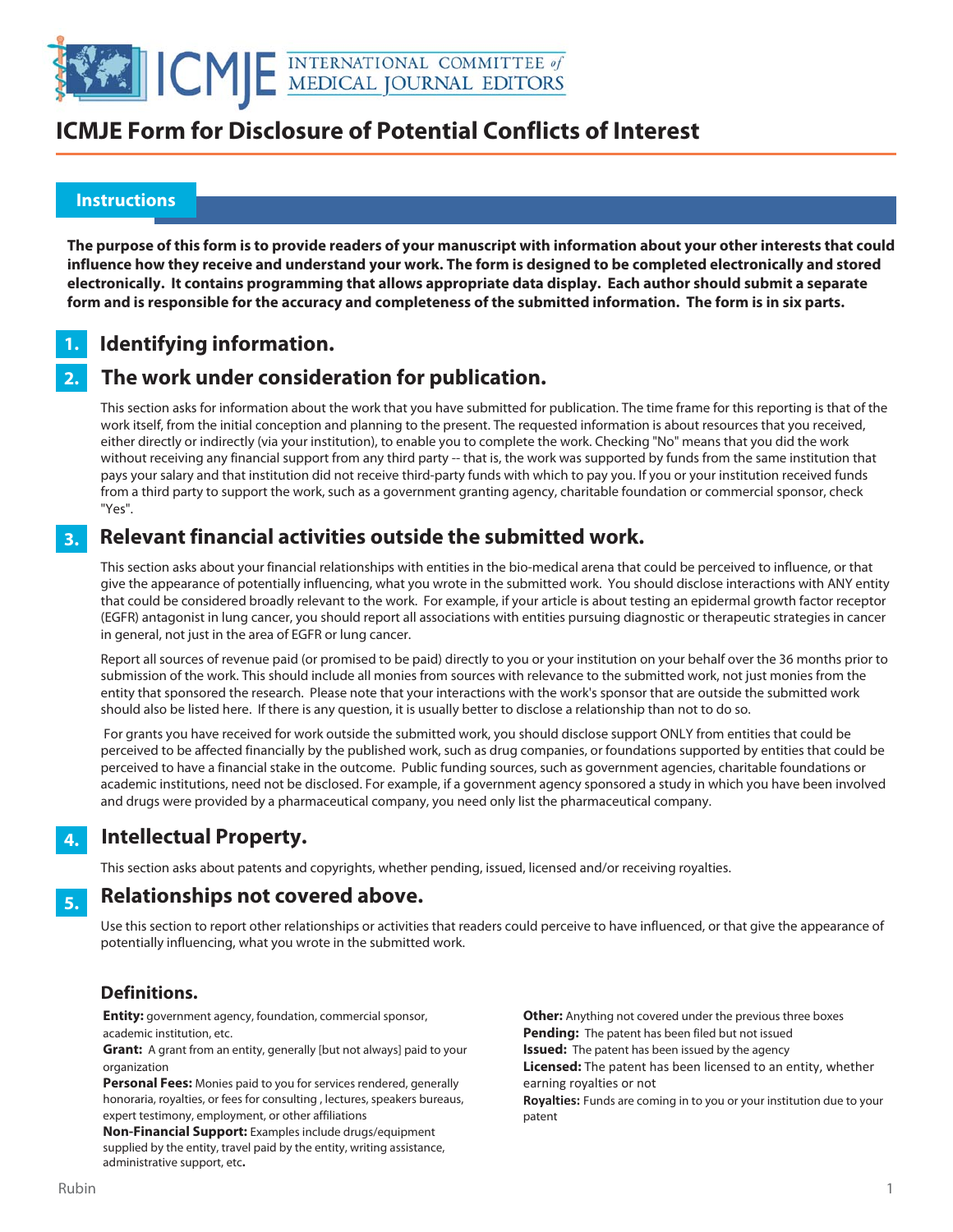

| <b>Section 1.</b>                 | <b>Identifying Information</b>                                            |       |                        |                                                                                                                                     |                                                                                                                                               |
|-----------------------------------|---------------------------------------------------------------------------|-------|------------------------|-------------------------------------------------------------------------------------------------------------------------------------|-----------------------------------------------------------------------------------------------------------------------------------------------|
|                                   |                                                                           |       |                        |                                                                                                                                     |                                                                                                                                               |
| 1. Given Name (First Name)<br>Lee |                                                                           | Rubin | 2. Surname (Last Name) |                                                                                                                                     | 3. Date<br>18-April-2014                                                                                                                      |
|                                   | 4. Are you the corresponding author?                                      | Yes   | $\sqrt{ N_{0}}$        | Corresponding Author's Name                                                                                                         |                                                                                                                                               |
|                                   |                                                                           |       |                        | Eric M. Cohen                                                                                                                       |                                                                                                                                               |
| 5. Manuscript Title               | Rapid Onset Diffuse Skeletal Fluorosis from Inhalant Abuse: A Case Report |       |                        |                                                                                                                                     |                                                                                                                                               |
|                                   | 6. Manuscript Identifying Number (if you know it)                         |       |                        |                                                                                                                                     |                                                                                                                                               |
|                                   |                                                                           |       |                        |                                                                                                                                     |                                                                                                                                               |
| <b>Section 2.</b>                 | <b>The Work Under Consideration for Publication</b>                       |       |                        |                                                                                                                                     |                                                                                                                                               |
|                                   |                                                                           |       |                        | any aspect of the submitted work (including but not limited to grants, data monitoring board, study design, manuscript preparation, | Did you or your institution at any time receive payment or services from a third party (government, commercial, private foundation, etc.) for |

## **Relevant financial activities outside the submitted work. Section 3. Relevant financial activities outset**

Place a check in the appropriate boxes in the table to indicate whether you have financial relationships (regardless of amount of compensation) with entities as described in the instructions. Use one line for each entity; add as many lines as you need by clicking the "Add +" box. You should report relationships that were **present during the 36 months prior to publication**.

Are there any relevant conflicts of interest?  $\Box$  Yes  $\Box$  No

Are there any relevant conflicts of interest?  $\Box$  Yes  $\Box$  No

statistical analysis, etc.)?

## **Intellectual Property -- Patents & Copyrights**

Do you have any patents, whether planned, pending or issued, broadly relevant to the work?  $\Box$  Yes  $\Box$  No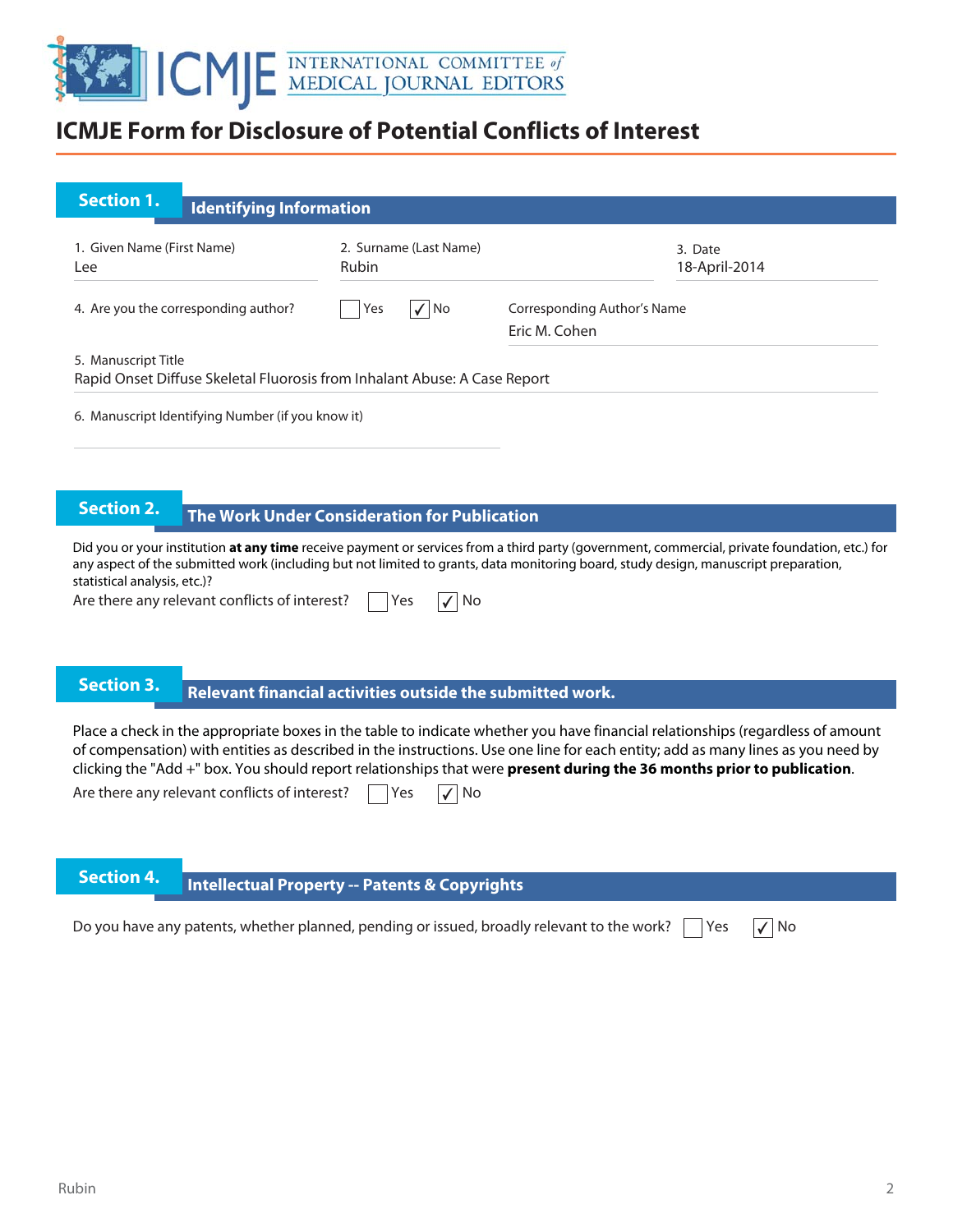

### **Section 5.** Relationships not covered above

Are there other relationships or activities that readers could perceive to have influenced, or that give the appearance of potentially influencing, what you wrote in the submitted work?

Yes, the following relationships/conditions/circumstances are present (explain below):

 $\sqrt{\ }$  No other relationships/conditions/circumstances that present a potential conflict of interest

At the time of manuscript acceptance, journals will ask authors to confirm and, if necessary, update their disclosure statements. On occasion, journals may ask authors to disclose further information about reported relationships.

### **Section 6. Disclosure Statement**

Based on the above disclosures, this form will automatically generate a disclosure statement, which will appear in the box below.

Dr. Rubin has nothing to disclose.

### **Evaluation and Feedback**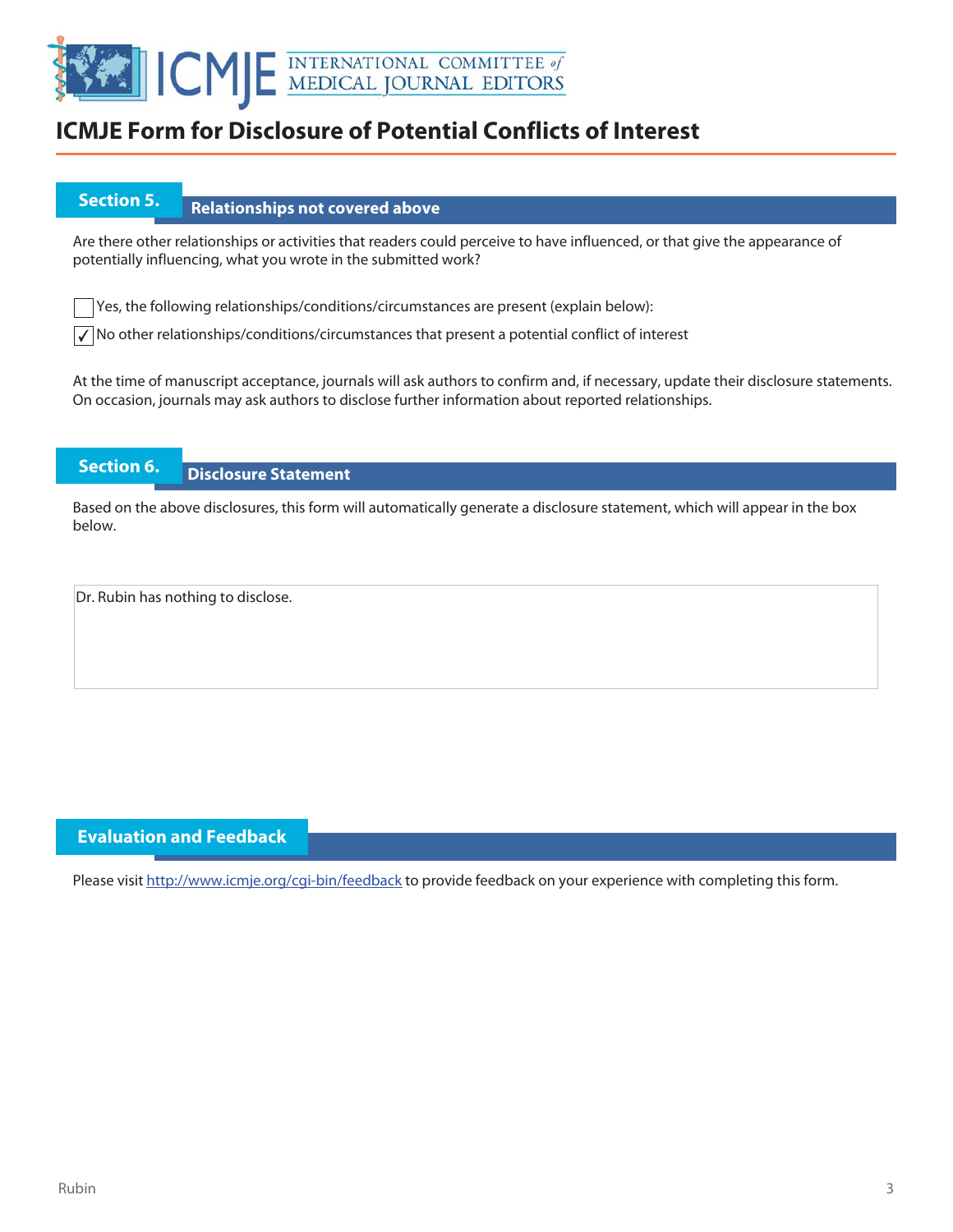

#### **Instructions**

 

> **The purpose of this form is to provide readers of your manuscript with information about your other interests that could influence how they receive and understand your work. The form is designed to be completed electronically and stored electronically. It contains programming that allows appropriate data display. Each author should submit a separate form and is responsible for the accuracy and completeness of the submitted information. The form is in six parts.**

#### **Identifying information. 1.**

#### **The work under consideration for publication. 2.**

This section asks for information about the work that you have submitted for publication. The time frame for this reporting is that of the work itself, from the initial conception and planning to the present. The requested information is about resources that you received, either directly or indirectly (via your institution), to enable you to complete the work. Checking "No" means that you did the work without receiving any financial support from any third party -- that is, the work was supported by funds from the same institution that pays your salary and that institution did not receive third-party funds with which to pay you. If you or your institution received funds from a third party to support the work, such as a government granting agency, charitable foundation or commercial sponsor, check "Yes".

#### **Relevant financial activities outside the submitted work. 3.**

This section asks about your financial relationships with entities in the bio-medical arena that could be perceived to influence, or that give the appearance of potentially influencing, what you wrote in the submitted work. You should disclose interactions with ANY entity that could be considered broadly relevant to the work. For example, if your article is about testing an epidermal growth factor receptor (EGFR) antagonist in lung cancer, you should report all associations with entities pursuing diagnostic or therapeutic strategies in cancer in general, not just in the area of EGFR or lung cancer.

Report all sources of revenue paid (or promised to be paid) directly to you or your institution on your behalf over the 36 months prior to submission of the work. This should include all monies from sources with relevance to the submitted work, not just monies from the entity that sponsored the research. Please note that your interactions with the work's sponsor that are outside the submitted work should also be listed here. If there is any question, it is usually better to disclose a relationship than not to do so.

 For grants you have received for work outside the submitted work, you should disclose support ONLY from entities that could be perceived to be affected financially by the published work, such as drug companies, or foundations supported by entities that could be perceived to have a financial stake in the outcome. Public funding sources, such as government agencies, charitable foundations or academic institutions, need not be disclosed. For example, if a government agency sponsored a study in which you have been involved and drugs were provided by a pharmaceutical company, you need only list the pharmaceutical company.

#### **Intellectual Property. 4.**

This section asks about patents and copyrights, whether pending, issued, licensed and/or receiving royalties.

#### **Relationships not covered above. 5.**

Use this section to report other relationships or activities that readers could perceive to have influenced, or that give the appearance of potentially influencing, what you wrote in the submitted work.

### **Definitions.**

**Entity:** government agency, foundation, commercial sponsor, academic institution, etc.

**Grant:** A grant from an entity, generally [but not always] paid to your organization

**Personal Fees:** Monies paid to you for services rendered, generally honoraria, royalties, or fees for consulting , lectures, speakers bureaus, expert testimony, employment, or other affiliations

**Non-Financial Support:** Examples include drugs/equipment supplied by the entity, travel paid by the entity, writing assistance, administrative support, etc**.**

**Other:** Anything not covered under the previous three boxes **Pending:** The patent has been filed but not issued **Issued:** The patent has been issued by the agency **Licensed:** The patent has been licensed to an entity, whether earning royalties or not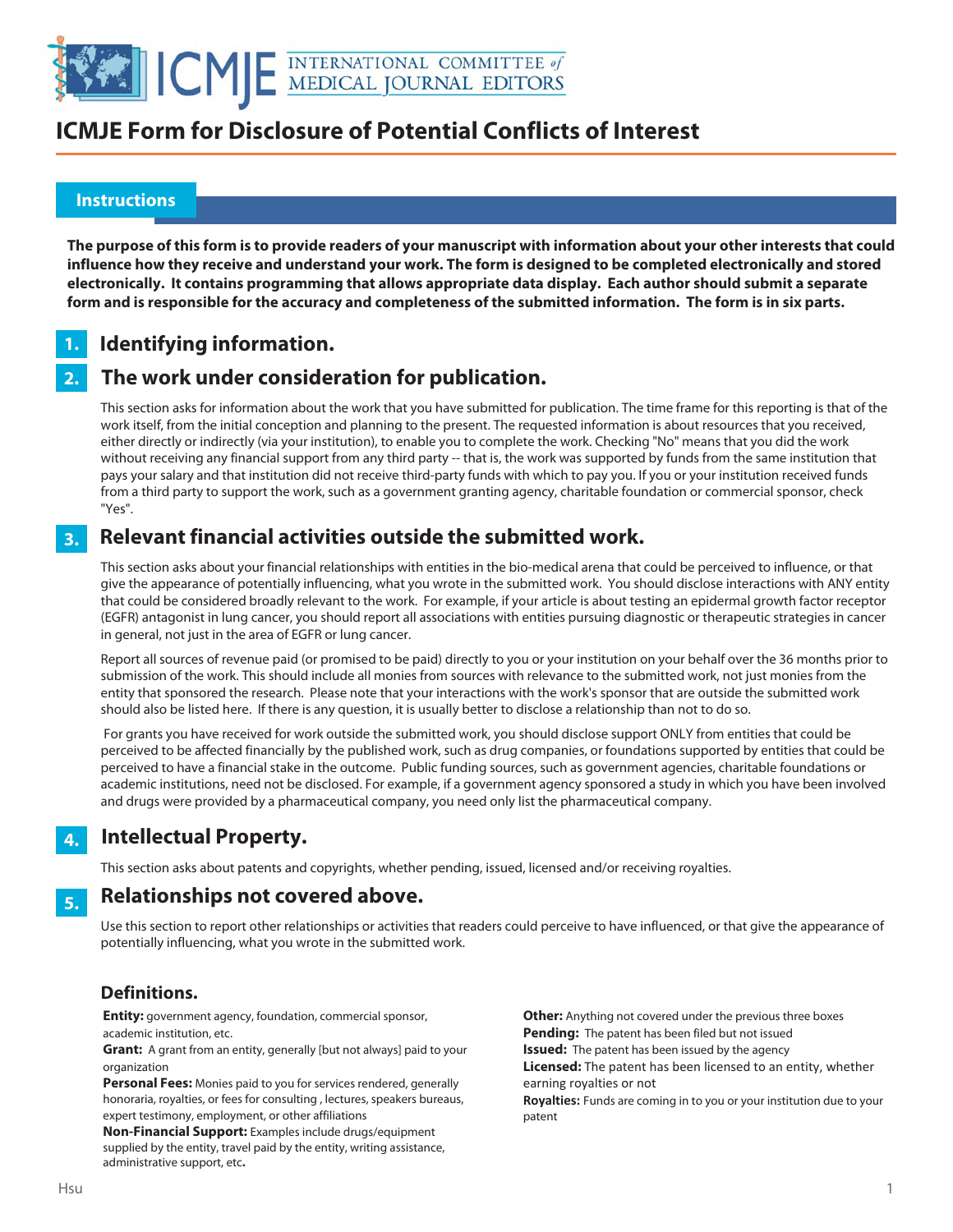

| <b>Section 1.</b><br><b>Identifying Information</b><br>1. Given Name (First Name)<br>Ray                                                              | 2. Surname (Last Name)<br>Hsu                       | 3. Date<br>18-April-2014                     |
|-------------------------------------------------------------------------------------------------------------------------------------------------------|-----------------------------------------------------|----------------------------------------------|
| 4. Are you the corresponding author?                                                                                                                  | $\sqrt{N}$<br>Yes                                   | Corresponding Author's Name<br>Eric M. Cohen |
| 5. Manuscript Title<br>Rapid Onset Diffuse Skeletal Fluorosis from Inhalant Abuse: A Case Report<br>6. Manuscript Identifying Number (if you know it) |                                                     |                                              |
| <b>Section 2.</b>                                                                                                                                     | <b>The Work Under Consideration for Publication</b> |                                              |

Did you or your institution **at any time** receive payment or services from a third party (government, commercial, private foundation, etc.) for any aspect of the submitted work (including but not limited to grants, data monitoring board, study design, manuscript preparation, statistical analysis, etc.)?

| Are there any relevant conflicts of interest? |  | <b>Yes</b> |  | $\sqrt{}$ No |
|-----------------------------------------------|--|------------|--|--------------|
|-----------------------------------------------|--|------------|--|--------------|

## **Relevant financial activities outside the submitted work. Section 3. Relevant financial activities outset**

Place a check in the appropriate boxes in the table to indicate whether you have financial relationships (regardless of amount of compensation) with entities as described in the instructions. Use one line for each entity; add as many lines as you need by clicking the "Add +" box. You should report relationships that were **present during the 36 months prior to publication**.

|  | Are there any relevant conflicts of interest? |  | Yes |  | $\sqrt{\ }$ No |
|--|-----------------------------------------------|--|-----|--|----------------|
|--|-----------------------------------------------|--|-----|--|----------------|

## **Intellectual Property -- Patents & Copyrights**

|  |  | Do you have any patents, whether planned, pending or issued, broadly relevant to the work? $\Box$ Yes $\Box$ No |
|--|--|-----------------------------------------------------------------------------------------------------------------|
|--|--|-----------------------------------------------------------------------------------------------------------------|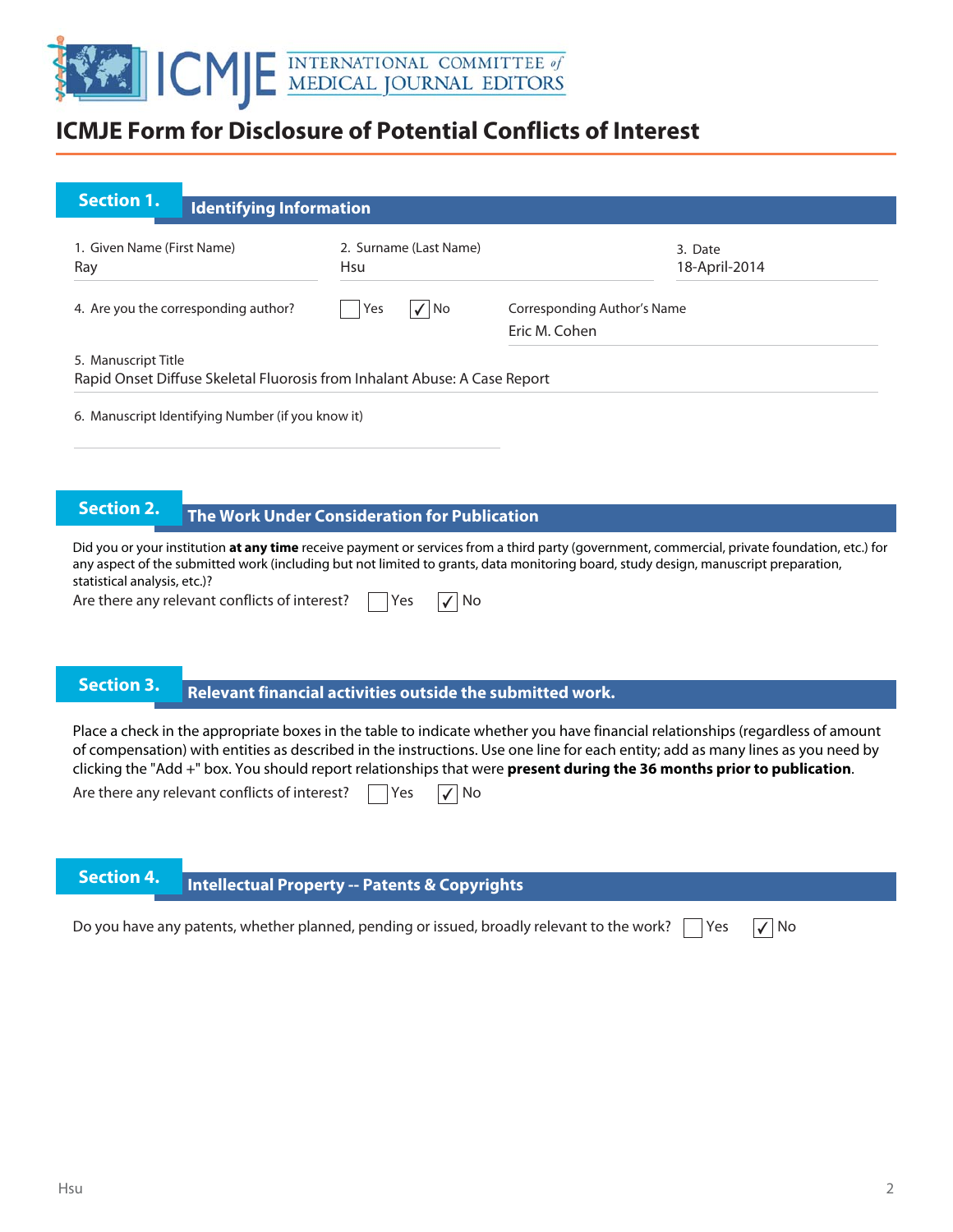

### **Section 5.** Relationships not covered above

Are there other relationships or activities that readers could perceive to have influenced, or that give the appearance of potentially influencing, what you wrote in the submitted work?

Yes, the following relationships/conditions/circumstances are present (explain below):

 $\sqrt{\ }$  No other relationships/conditions/circumstances that present a potential conflict of interest

At the time of manuscript acceptance, journals will ask authors to confirm and, if necessary, update their disclosure statements. On occasion, journals may ask authors to disclose further information about reported relationships.

### **Section 6. Disclosure Statement**

Based on the above disclosures, this form will automatically generate a disclosure statement, which will appear in the box below.

Dr. Hsu has nothing to disclose.

### **Evaluation and Feedback**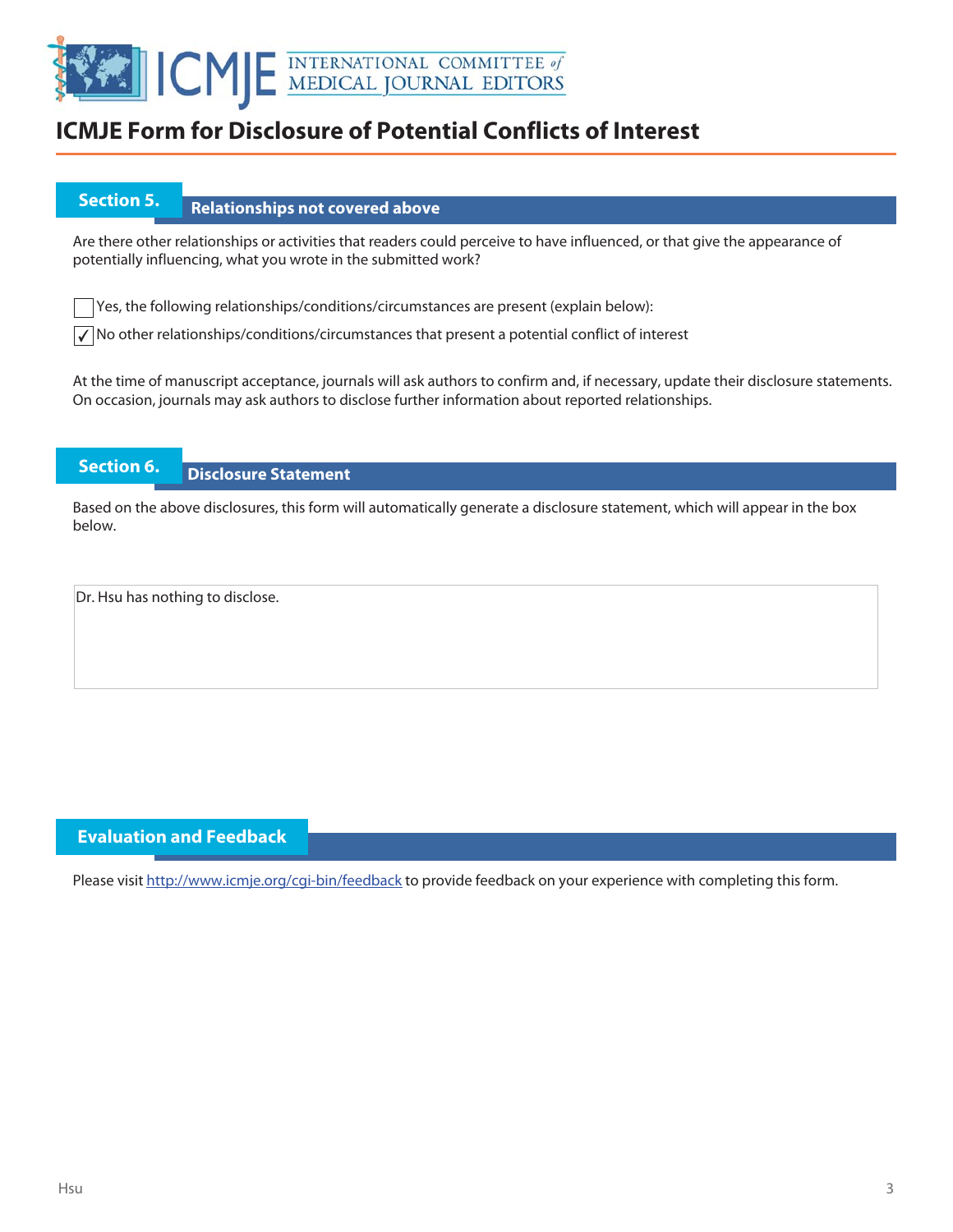

#### **Instructions**

 

> **The purpose of this form is to provide readers of your manuscript with information about your other interests that could influence how they receive and understand your work. The form is designed to be completed electronically and stored electronically. It contains programming that allows appropriate data display. Each author should submit a separate form and is responsible for the accuracy and completeness of the submitted information. The form is in six parts.**

#### **Identifying information. 1.**

#### **The work under consideration for publication. 2.**

This section asks for information about the work that you have submitted for publication. The time frame for this reporting is that of the work itself, from the initial conception and planning to the present. The requested information is about resources that you received, either directly or indirectly (via your institution), to enable you to complete the work. Checking "No" means that you did the work without receiving any financial support from any third party -- that is, the work was supported by funds from the same institution that pays your salary and that institution did not receive third-party funds with which to pay you. If you or your institution received funds from a third party to support the work, such as a government granting agency, charitable foundation or commercial sponsor, check "Yes".

#### **Relevant financial activities outside the submitted work. 3.**

This section asks about your financial relationships with entities in the bio-medical arena that could be perceived to influence, or that give the appearance of potentially influencing, what you wrote in the submitted work. You should disclose interactions with ANY entity that could be considered broadly relevant to the work. For example, if your article is about testing an epidermal growth factor receptor (EGFR) antagonist in lung cancer, you should report all associations with entities pursuing diagnostic or therapeutic strategies in cancer in general, not just in the area of EGFR or lung cancer.

Report all sources of revenue paid (or promised to be paid) directly to you or your institution on your behalf over the 36 months prior to submission of the work. This should include all monies from sources with relevance to the submitted work, not just monies from the entity that sponsored the research. Please note that your interactions with the work's sponsor that are outside the submitted work should also be listed here. If there is any question, it is usually better to disclose a relationship than not to do so.

 For grants you have received for work outside the submitted work, you should disclose support ONLY from entities that could be perceived to be affected financially by the published work, such as drug companies, or foundations supported by entities that could be perceived to have a financial stake in the outcome. Public funding sources, such as government agencies, charitable foundations or academic institutions, need not be disclosed. For example, if a government agency sponsored a study in which you have been involved and drugs were provided by a pharmaceutical company, you need only list the pharmaceutical company.

#### **Intellectual Property. 4.**

This section asks about patents and copyrights, whether pending, issued, licensed and/or receiving royalties.

#### **Relationships not covered above. 5.**

Use this section to report other relationships or activities that readers could perceive to have influenced, or that give the appearance of potentially influencing, what you wrote in the submitted work.

### **Definitions.**

**Entity:** government agency, foundation, commercial sponsor, academic institution, etc.

**Grant:** A grant from an entity, generally [but not always] paid to your organization

**Personal Fees:** Monies paid to you for services rendered, generally honoraria, royalties, or fees for consulting , lectures, speakers bureaus, expert testimony, employment, or other affiliations

**Non-Financial Support:** Examples include drugs/equipment supplied by the entity, travel paid by the entity, writing assistance, administrative support, etc**.**

**Other:** Anything not covered under the previous three boxes **Pending:** The patent has been filed but not issued **Issued:** The patent has been issued by the agency **Licensed:** The patent has been licensed to an entity, whether earning royalties or not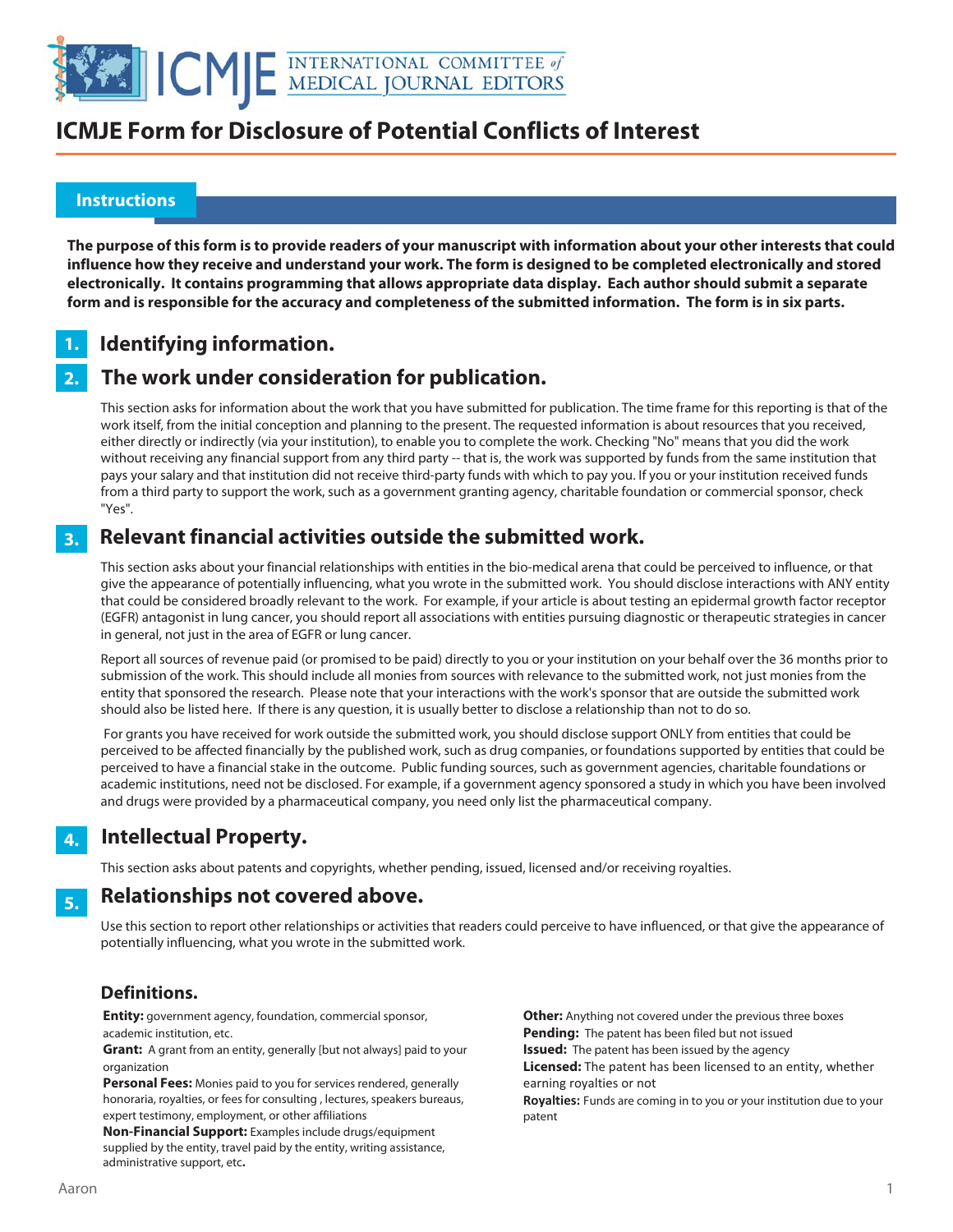

| <b>Section 1.</b>                 | <b>Identifying Information</b>                    |                                                                           |                                              |
|-----------------------------------|---------------------------------------------------|---------------------------------------------------------------------------|----------------------------------------------|
| 1. Given Name (First Name)<br>Roy |                                                   | 2. Surname (Last Name)<br>Aaron                                           | 3. Date<br>18-April-2014                     |
|                                   | 4. Are you the corresponding author?              | $\sqrt{ NQ}$<br>Yes                                                       | Corresponding Author's Name<br>Eric M. Cohen |
| 5. Manuscript Title               |                                                   | Rapid Onset Diffuse Skeletal Fluorosis from Inhalant Abuse: A Case Report |                                              |
|                                   | 6. Manuscript Identifying Number (if you know it) |                                                                           |                                              |
|                                   |                                                   |                                                                           |                                              |
| <b>Section 2.</b>                 |                                                   | <b>The Work Under Consideration for Publication</b>                       |                                              |

Did you or your institution **at any time** receive payment or services from a third party (government, commercial, private foundation, etc.) for any aspect of the submitted work (including but not limited to grants, data monitoring board, study design, manuscript preparation, statistical analysis, etc.)?

| Are there any relevant conflicts of interest? |  | <b>Yes</b> |  | $\sqrt{}$ No |
|-----------------------------------------------|--|------------|--|--------------|
|-----------------------------------------------|--|------------|--|--------------|

## **Relevant financial activities outside the submitted work. Section 3. Relevant financial activities outset**

Place a check in the appropriate boxes in the table to indicate whether you have financial relationships (regardless of amount of compensation) with entities as described in the instructions. Use one line for each entity; add as many lines as you need by clicking the "Add +" box. You should report relationships that were **present during the 36 months prior to publication**.

|  | Are there any relevant conflicts of interest? |  | Yes |  | $\sqrt{\ }$ No |
|--|-----------------------------------------------|--|-----|--|----------------|
|--|-----------------------------------------------|--|-----|--|----------------|

## **Intellectual Property -- Patents & Copyrights**

Do you have any patents, whether planned, pending or issued, broadly relevant to the work?  $\Box$  Yes  $\Box$  No